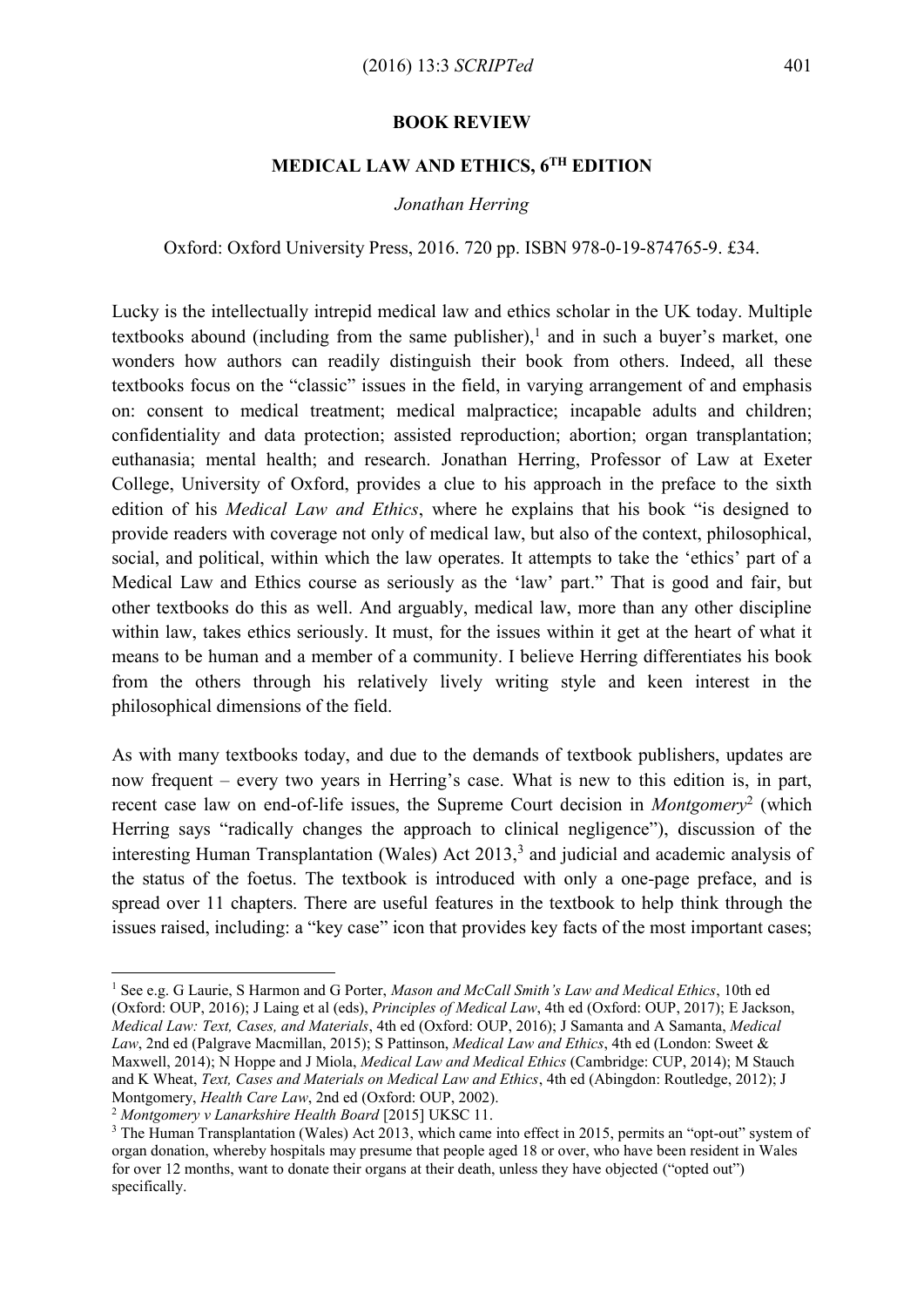"European angles" outlining EU legislation, regulations, and perspectives on key topics; "feminist perspectives" to highlight some of the many opinions within the umbrella term of "feminist"; "a view from above" to highlight theological perspectives; "reality check" to provide current official statistics and context of the situations law seeks to regulate; "public opinion" to present survey and opinion poll results on various matters; "a shock to the system" to explore "eye-opening" accounts of issues in medical law; and "to ponder" to pose interesting questions for reflection and debate in light of current legal provisions.

I very much enjoyed Herring's opening chapter on ethics and medical law, which provides the framework for the rest of the textbook – exploring what medical law is, the link between law and ethics, the notion of rights, and various ethical frameworks (e.g. principlism, casuistry, care ethics, feminist medical ethics). Herring highlights the shift in medical practice from paternalism to shared decision making between doctors and patients, and which in some eyes is also now more akin to a supplier-customer relationship, where patients are like consumers exercising choices and holding rights. Herring mentions also the changing nature of health professionals, where the nursing profession is increasingly carrying out a range of tasks, and the growth of patient access to healthcare information, especially through the internet. All of these changes, he points out, have significant impact on the legal and ethical approaches to medicine. While Herring does not define medical law himself, partly to stay above the fray of contentious definitions, he explains that it "is made up of bits from a large number of different branches of law: criminal law; human rights law; tort law; contract law; property law; family law; and public law" (p. 2). I appreciated the section where Herring justifies why he thinks it is important to include theological discussion in his textbook. One simple but non-trivial reason is that many people regard themselves as religious. "If medical law and ethics are to reflect the attitudes of society, then arguably something spiritual needs to be part of that" (p. 40).

A small criticism of Chapter 1 is that Herring too often provides only a whistle-stop tour of particular topics, devoting one paragraph to deeply complex areas such as rights versus obligations; positive and negative rights; and critiques of rights. It would be better, I think, for Herring to focus on a few topics and go more deeply into them than to attempt to cover all terrain superficially. Another slight criticism of Chapter 1 is that Herring includes in his list of the most important rights in medical law the "right of autonomy"; it is hard to say how it qualifies as a "right" rather than a cherished value. However, later in his chapter, Herring seems to step back from the rights language, calling autonomy a "principle" or the "premier" principle in medical ethics (p. 27). This is more accurate, though perhaps equally controversial!

Chapter 3 explores the significant subject of medical negligence and medical malpractice. Herring rightly starts his chapter by qualifying the somewhat rare world of medical negligence: only a tiny proportion of adverse incidents in the NHS reach the court. It simply happens that sometimes, accidents happen. The question is when should, and how, the law attribute blame for that accident (or, in the extremely rare instance, deliberately malicious act or grossly negligent act). I appreciated this chapter for not only providing an overview of the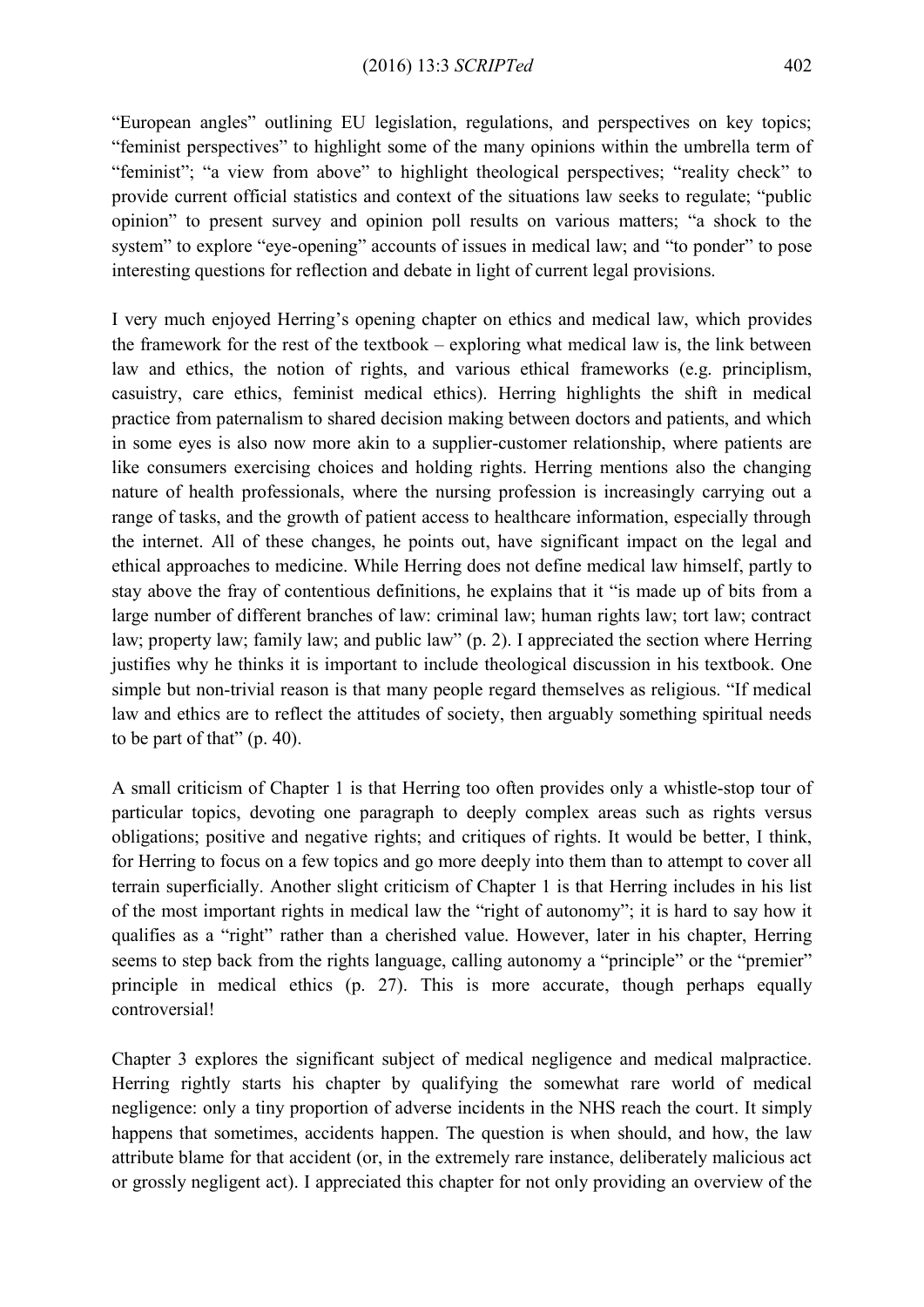law, but also for the critical discussion of the faults of the tort system. Herring provides deep debate regarding why people sue, the crucial aspect of legal costs in litigation, whether there is a litigation crisis, the possibility of defensive medicine, and the ramifications of apologising for when things go wrong.

Herring tackles the equally weighty subject of consent to treatment in Chapter 4. As he pronounces: "It is a fundamental principle of medical law and ethics that, before treating a competent patient, a medical professional should get the patient's consent. Gone are the days when a 'Trust me, I'm a doctor' approach justified imposing treatment on a patient" (p. 155). Of course, that a patient says, "I trust you, doctor" is in itself no bad thing<sup>4</sup> – and this is not necessarily "delegated" consent, either. As Herring further comments, "what counts as consent for the purposes of law does not necessarily reflect how consent would be understood by philosophers and others" (p. 161). Indeed, consent is heavily debated in the medical law and ethics literature. Herring provides a good overview of the ground-breaking *Montgomery*  case from 2015 (pp. 174-176) in the context of "how much information must be provided?" and legal actions in negligence based on a failure to provide sufficient information to a patient. Herring notes that there has been a steady shift from a professional practice standard to a hybrid reasonable/subjective patient standard, allowing the patient to exercise a choice based on disclosure of material risks involved in any recommended treatment (unless a therapeutic privilege exception exists or it is an emergency situation). Chapter 4 also covers the philosophically deep topic of "ethics and autonomy"; Herring is an expert in this area, and writes beautifully on challenges to the pre-eminence of autonomy in medical law and ethics. In this section, Herring discuses relational autonomy, which promotes an understanding of autonomy centred on connections and responsibilities to others. "In the medical context," he writes "this means that we should not regard decisions as simply decisions for the patient, but consider the impact of the decision on those with whom they are in relationships" (p. 213).

In the remainder of his textbook, Herring covers: the structure of the National Health Service (NHS) in England, the rationing of healthcare, and public health (Chapter 2); confidentiality (Chapter 5); contraception, abortion, and pregnancy (Chapter 6); reproduction (Chapter 7); organ donation and the ownership of body parts (Chapter 8); dying and death (Chapter 9); mental health law (Chapter 10); and finally, research (Chapter 11). Space does not permit me to summarise and comment on each chapter. However, Herring clearly demonstrates his passion and knowledge in certain topics (the chapters on reproduction and death and dying are excellent), while others (e.g. research) suffer. Indeed, if I may show my own bias to the field of health research, his last chapter rather frustrated me. At 37 pages, it is both too short and outdated. He fails to note, for instance, that the Declaration of Helsinki was last updated in 2013, that bifurcated "local" and "multi-centre" research ethics committees have long ceased to exist, and bizarrely includes in his section on "research that is outlawed on the grounds of public policy" both challenge studies and placebos – two areas of research that certainly are not outlawed. Herring is right that "The tension running through this topic is

<u>.</u>

<sup>4</sup> L Rosenbaum, "The Paternalism Preference — Choosing Unshared Decision Making" (2015) 373 *New England Journal of Medicine* 589-592.